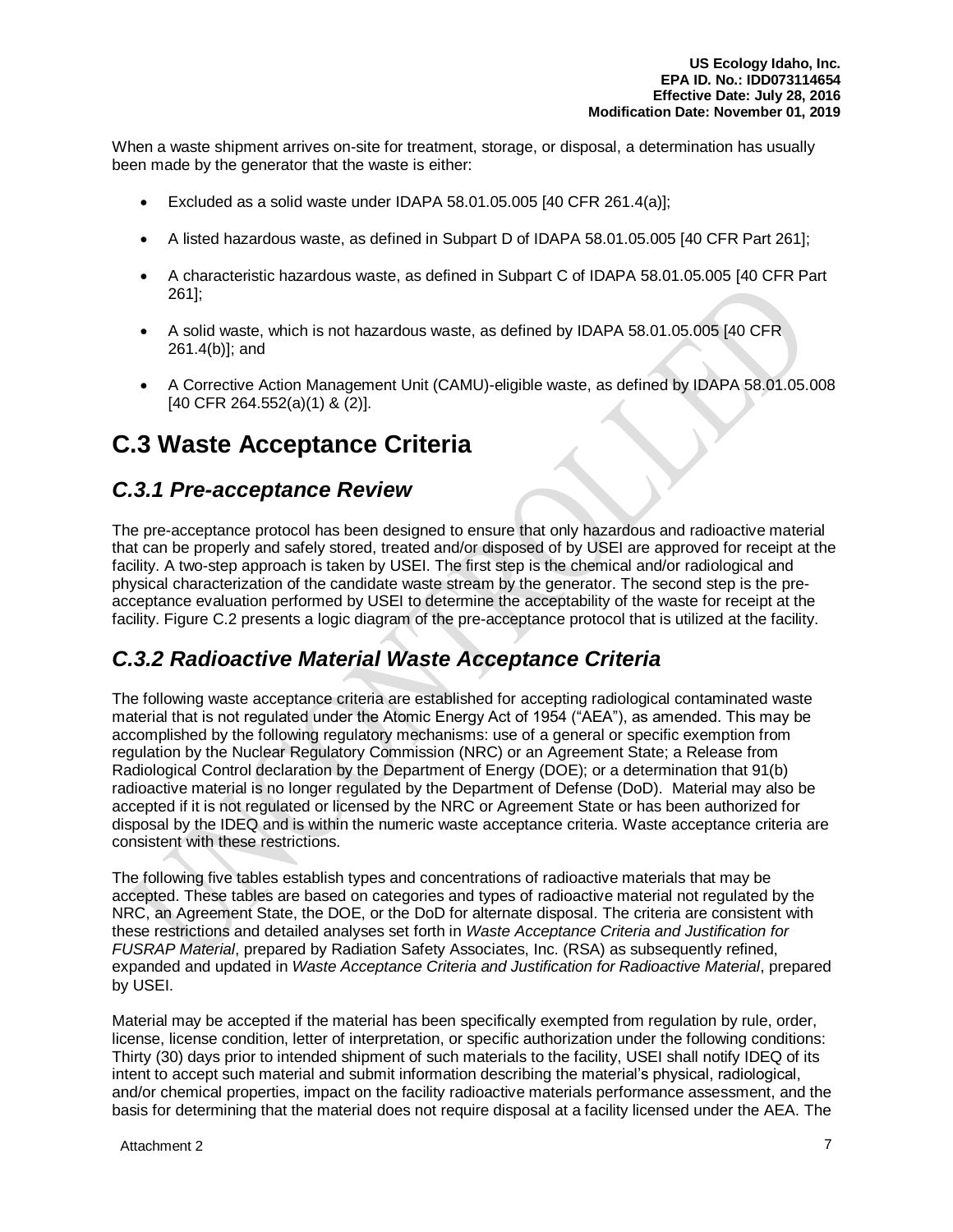IDEQ will have 30 days from receipt of this notification to reject USEI's determination or require further information and review. No response by IDEQ within thirty (30) days following receipt of such notice shall constitute concurrence. IDEQ concurrence is not required for generally exempted material as set forth in Table C-4a.

Based on categories of waste described in the waste acceptance criteria, the concentration of the various radionuclides in the conveyance (e.g., rail car gondola, other container etc.) shall not exceed the concentration limits established in the WAC without the specific written approval of the IDEQ unless generally exempted as set forth in Table C-4a. Radiological surveys will be performed as outlined in Exempt Radiological Materials Procedure-01 (ERMP-01) to verify compliance with the WAC. If individual "pockets" of activity are detected indicating the limits may be exceeded, the Radiation Safety Specialist (RSS), Radiation Safety Officer (RSO), or Radiation Protection Specialist (RPS) shall investigate the discrepancy and estimate the extent or volume of the material with the potentially elevated radiation levels. The RSS, RPS or RSO shall then make a determination on the compliance of the entire conveyance load with the appropriate WAC limits. If the conveyance is determined not to meet the limits, USEI will notify IDEQ's RCRA Program Manager within 24 hours of a concentration based exceedance of the facility WAC to evaluate and discuss management options. The findings and resolution actions shall then be documented and submitted to the IDEQ.

The radioactive material waste acceptance criteria, when used in conjunction with an effective radiation monitoring and protection program as defined in the USEI *Radioactive Material Health and Safety Plan* and *Exempt Radioactive Materials Procedures* provides adequate protection of human health and the environment. Included within this manual are requirements for USEI to submit a written summary report of all radioactive material waste receipts showing volumes and radionuclide concentrations and total activities disposed at the USEI site on a quarterly basis. The 4<sup>th</sup> quarter report of each year will also include an updated analysis of the cumulative impact on the facility performance assessment based upon the previous year's waste receipt.

These criteria and procedures are designed to assure that the highest potential dose to a worker handling radioactive material at USEI shall not exceed 400 mrem/year TEDE dose, and that no member of the public is calculated to receive a potential post closure dose exceeding 15 mrem/year TEDE dose, from the USEI program. TEDE is defined as the "Total Effective Dose Equivalent", which equals the sum of external and internal exposures. The public dose limit during operation activities is limited to 100 mrem/yr TEDE dose. An annual summary report of environmental monitoring results will be submitted to IDEQ by June 1<sup>st</sup> for the preceding year.

Materials that have a radioactive component that meets the criteria described in Tables C-1 through C-4c and are RCRA regulated material will be managed as described within this WAP for the RCRA regulated constituents.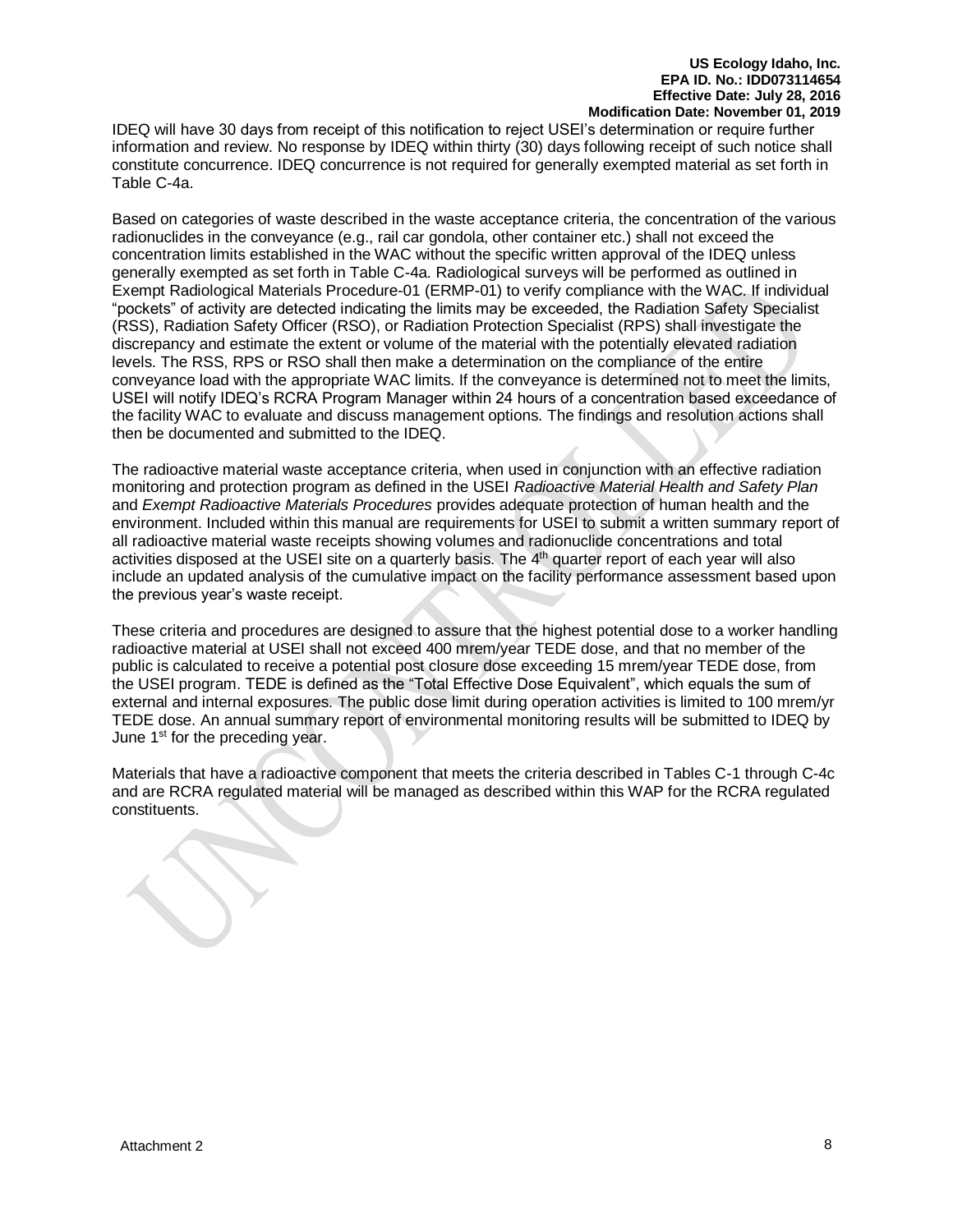### **Table C-1: Unimportant Quantities of Source Material Uniformly Dispersed in Soil or Other Media\*\***

|    | <b>Status of Equilibrium</b>        | <b>Maximum Concentration of</b><br><b>Source Material</b> | <b>Sum of Concentrations</b><br>Parent(s) and all progeny<br>present |
|----|-------------------------------------|-----------------------------------------------------------|----------------------------------------------------------------------|
| a  | Natural uranium in equilibrium with | <500 ppm / 167 pCi/g $(^{238}U$ activity)                 | $\leq$ 3000 pCi/g                                                    |
|    | progeny                             |                                                           |                                                                      |
|    | Refined natural uranium             | <500 ppm / 167 pCi/g $(^{238}U$ activity)                 | $\leq$ 2000 pCi/g                                                    |
|    | Depleted Uranium                    | <500 ppm / 169 pCi/g                                      | $\leq$ 2000 pCi/g                                                    |
| b. | Natural thorium                     | <500 ppm / 55 pCi/g $(^{232}Th$ activity)                 | $\leq$ 2000 pCi/g                                                    |
|    | $\sqrt{230}$ Th (with no progeny)   | 0.1 ppm / $\leq$ 2000 pCi/g                               |                                                                      |
|    | mixture of Thorium and<br>Any       | Sum of ratios $\leq 1***$                                 | $\leq$ 2000 pCi/g                                                    |
|    | <b>Uranium</b>                      |                                                           |                                                                      |

\*Refined Uranium includes <sup>238</sup>U, <sup>235</sup>U, <sup>234</sup>U; <sup>234</sup>Th, 234mPa, <sup>231</sup>Th

### **Table C-2: Naturally Occurring Radioactive Material Other Than Uranium and Thorium Uniformly Dispersed in Soil or Other Media\*\***

|              | <b>Status of Equilibrium</b>                                                                      | <b>Maximum</b><br><b>Concentration of</b><br><b>Parent Nuclide</b> | <b>Sum of Concentrations of Parent</b><br>and All Progeny Present |
|--------------|---------------------------------------------------------------------------------------------------|--------------------------------------------------------------------|-------------------------------------------------------------------|
| a            | $226$ Ra or $228$ Ra with progeny in bulk form 1                                                  | $500$ pCi/g                                                        | $\leq$ 4500 pCi/g                                                 |
| b            | <sup>226</sup> Ra or <sup>228</sup> Ra with progeny in reinforced<br>IP-1 containers <sup>1</sup> | 1500 pCi/g                                                         | ≤ 13,500 pCi/g                                                    |
| $\mathbf{C}$ | <sup>210</sup> Pb with progeny( Bi & $2^{10}$ Po)                                                 | 1500 $pCi/g$                                                       | ≤ 4500 pCi/q                                                      |
|              | 40 <sub>K</sub>                                                                                   | 818 pCi/g                                                          | N/A                                                               |
|              | Any other NORM<br>$\overline{a}$                                                                  |                                                                    | $\leq$ 3000 pCi/g                                                 |

<sup>1</sup> Any material containing <sup>226</sup>Ra greater than 222 pCi/g shall be disposed at least 6 meters from the external point on the completed cell.

## **Table C-3: Particle Accelerator Produced Radioactive Material**

| <b>Acceptable Material</b> | <b>Activity or Concentration</b>                                                       |
|----------------------------|----------------------------------------------------------------------------------------|
| Any particle               | All materials shall be packaged in accordance with USDOT packaging requirements.       |
| accelerator produced       | Any packages containing iodine or volatile radionuclides will have lids or covers      |
| radionuclide.              | sealed to the container with gaskets. Contamination levels on the surface of the       |
|                            | packages shall not exceed those allowed at point of receipt by USDOT rules. Gamma      |
|                            | or x-ray radiation levels may not exceed 10 millirem per hour anywhere on the          |
|                            | surface of the package. All packages received shall be directly disposed in the active |
|                            | cell. All containers shall be certified to be 90% full.                                |

\*Average over conveyance or container. The use of the phrase "over the conveyance or container" is meant to reflect the variability on the generator side. The concentration limit is the primary acceptance criteria.

\*\*Unless otherwise authorized by IDEQ, other Media does not include radioactively contaminated liquid (except for incidental liquids in materials). See radioactive contaminated liquid definition (definition section of Part B permit).

|  | *** Conc. of U in sample Conc. of Th in Sample $\frac{\text{Cone. of Th in Sample}}{\text{Allowable cone. of U}} \leq 1$ |  |
|--|--------------------------------------------------------------------------------------------------------------------------|--|
|  |                                                                                                                          |  |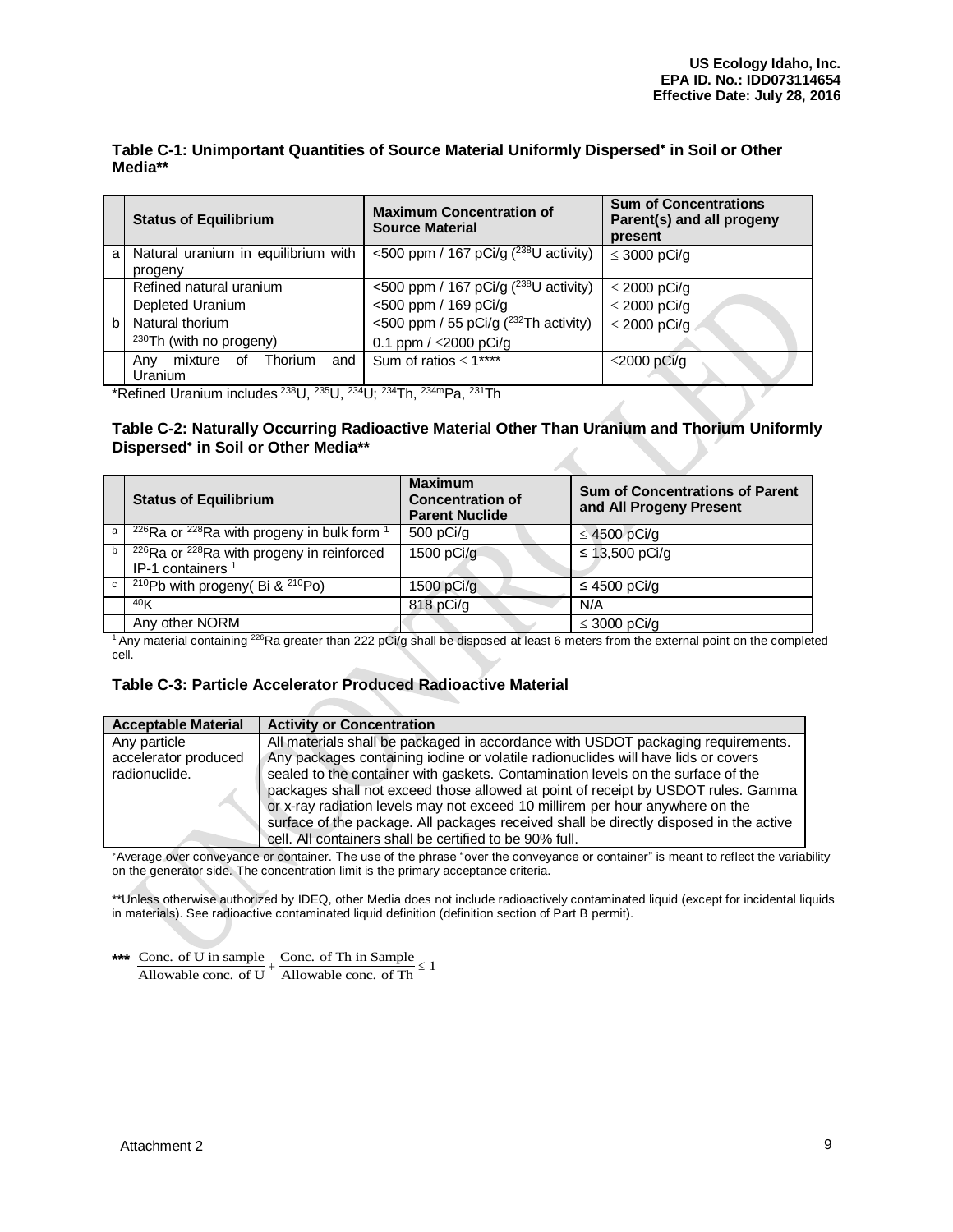| <b>Exemption</b><br><b>10 CFR</b><br>Part* | <b>Product, Device or Item</b>                                                                                                                                                                                                       | Isotope, Activity or<br>Concentration                                     |
|--------------------------------------------|--------------------------------------------------------------------------------------------------------------------------------------------------------------------------------------------------------------------------------------|---------------------------------------------------------------------------|
| 30.15                                      | As listed in the regulation                                                                                                                                                                                                          | Various isotopes and activities<br>as set forth in 30.15                  |
| 30.14,<br>30.18                            | Other materials, products or devices specifically exempted<br>from regulation by rule, order, license, license condition,<br>concurrence, or letter of interpretation                                                                | Radionuclides in<br>concentrations consistent with<br>the exemption       |
| 30.19                                      | Self-luminous products containing tritium, <sup>85</sup> Kr, <sup>3</sup> H or <sup>147</sup> Pm                                                                                                                                     | Activity by Manufacturing<br>license                                      |
| 30.20                                      | Gas and aerosol detectors for protection of life and property<br>from fire                                                                                                                                                           | Isotope and activity by<br>Manufacturing license                          |
| 30.21                                      | Capsules containing <sup>14</sup> C urea for in vivo diagnosis of humans                                                                                                                                                             | <sup>14</sup> C, one µCi per capsule                                      |
| 31.12                                      | General License for certain items and self-luminous products<br>containing Radium 226                                                                                                                                                | As set forth in 31.12 and see<br>#4 under Additional<br>information below |
| 40.13(a)                                   | Unimportant quantity of source material: see Table C-1                                                                                                                                                                               | ≤0.05% by weight source<br>material                                       |
| 40.13(b)                                   | Unrefined and unprocessed ore containing source material                                                                                                                                                                             | As set forth in rule                                                      |
| 40.13(c)(1)                                | Source material in incandescent gas mantles, vacuum tubes,<br>welding rods, electric lamps for illumination                                                                                                                          | Thorium and uranium, various<br>amounts or concentrations,<br>see rules   |
| 40.13(c)(2)                                | (i)Source material in glazed ceramic tableware                                                                                                                                                                                       | ≤20% by weight                                                            |
|                                            | (ii) Piezoelectric ceramic                                                                                                                                                                                                           | ≤2% by weight                                                             |
|                                            | (iii) Glassware not including glass brick, pane glass, ceramic<br>tile, or other glass or ceramic used in construction                                                                                                               | ≤10% by weight                                                            |
| 40.13(c)(3)                                | Photographic film, negatives or prints                                                                                                                                                                                               | Uranium or Thorium                                                        |
| 40.13(c)(4)                                | Finished product or part fabricated of or containing tungsten<br>or magnesium-thorium alloys. Cannot treat or process<br>chemically, metallurgically, or physically.                                                                 | ≤4% by weight thorium<br>content.                                         |
| 40.13(c)(5)                                | Uranium contained in counterweights installed in aircraft,<br>rockets, projectiles and missiles or stored or handled in<br>connection with installation or removal of such<br>counterweights.                                        | Per stated conditions in rule.                                            |
| 40.13(c)(6)                                | Uranium used as shielding in shipping containers if<br>conspicuously and legibly impressed with legend "CAUTION<br>RADIOACTIVE SHIELDING - URANIUM" and uranium<br>incased in at least 1/8 inch thick steel or fire resistant metal. | <b>Depleted Uranium</b>                                                   |
| 40.13(c)(7)                                | Thorium contained in finished optical lenses                                                                                                                                                                                         | $\leq$ 30% by weight thorium, per<br>conditions in rule.                  |
| 40.13(c)(8)                                | Thorium contained in any finished aircraft engine part<br>containing nickel-thoria alloy.                                                                                                                                            | $\leq$ 4% by weight thorium, per<br>conditions in rule.                   |

## **Table C-4a: NRC Exempted Products, Devices or Items**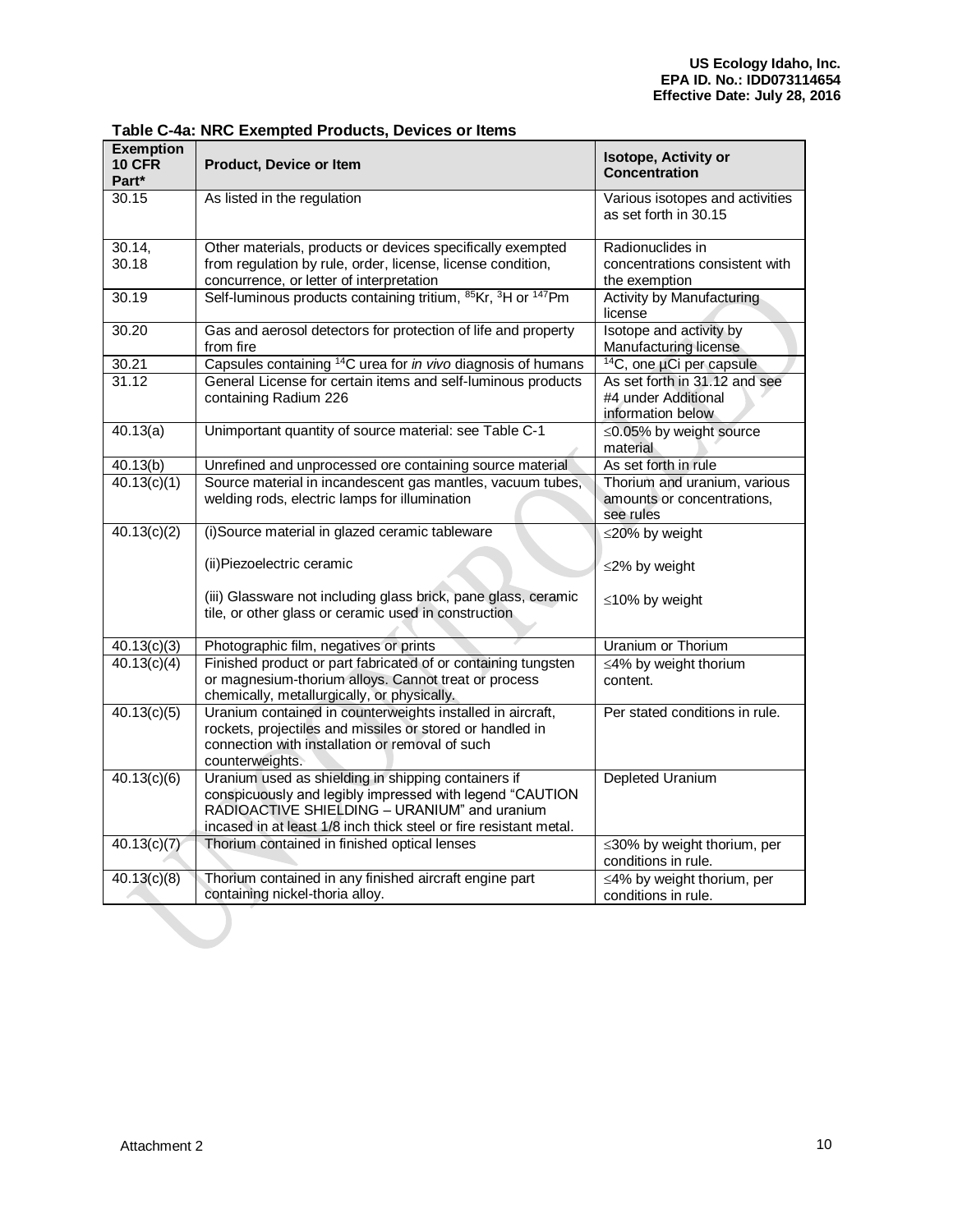| <b>Exemption</b>         | <b>Materials</b>                                                                                                                                                                                                                                                                           | <b>Isotope, Activity or</b><br>Concentration*                            |
|--------------------------|--------------------------------------------------------------------------------------------------------------------------------------------------------------------------------------------------------------------------------------------------------------------------------------------|--------------------------------------------------------------------------|
| <b>10 CFR</b><br>30.11** | Byproduct material including production particle<br>accelerator material exempted from NRC or<br>Agreement State regulation by rule, order, license,<br>license condition or letter of interpretation may be<br>accepted as determined by specific NRC or<br>Agreement State exemption.*** | Byproduct material at<br>concentrations consistent<br>with the exemption |
| <b>10 CFR</b><br>40.14** | Source material exempted from NRC or Agreement<br>State regulation by rule, order, license, license<br>condition or letter of interpretation may be<br>accepted as determined by specific NRC or<br>Agreement State exemption.***                                                          | Source material at<br>concentrations consistent<br>with the exemption.   |
| 10 CFR 70.17<br>.        | Special Nuclear Material (SNM) exempted from<br>NRC regulation by rule, order, license, license<br>condition or letter of interpretation may be<br>accepted as determined by specific NRC or<br>Agreement State exemption.***                                                              | <b>SNM</b> at concentrations<br>consistent with the<br>exemption.        |

#### **Table C-4b: Materials Specifically Exempted by the NRC or NRC Agreement State**

\*Sum of all isotopes up to a maximum concentration of 3,000 pCi/gm.

\*\* Alternate disposals authorized by Agreement States also require an NRC exemption for the purposes of disposal in the State of Idaho.

\*\*\* Similar material not regulated or licensed by the NRC may also be accepted. Sum of all isotopes up to a maximum concentration of 3,000 pCi/gm. IDEQ shall be notified prior to the receipt of Special Nuclear Material not regulated or licensed by the NRC.

| <b>Exemption</b> | <b>Materials</b>                                                                                                                                                  | <b>Isotope, Activity or</b><br>Concentration*                                     |
|------------------|-------------------------------------------------------------------------------------------------------------------------------------------------------------------|-----------------------------------------------------------------------------------|
| US DOE           | Radioactive materials that have<br>been released or cleared from<br>radiological control                                                                          | Radioactive materials at<br>concentrations consistent<br>with the Release**       |
| US DoD           | Radioactive materials determined<br>not to be regulated under the<br>AEA under authority granted to<br>the DoD in Section 91(b) of the<br>AEA of 1954, as amended | Radioactive materials at<br>concentrations consistent<br>with the Authorization** |

#### **Table C-4c Material Released by Other Government Agencies**

\*Sum or all isotopes up to a maximum of 3,000 pCi/gm.

\*\*May include byproduct materials, source materials and special nuclear material as defined in the AEA of 1954 as amended. NORM and Particle Accelerator Produced Radioactive Material may also be accepted under Tables C.2 and C.3, as part of these Releases and Authorizations.

Additional Information for USEI's Waste Analysis Plan

- 1. US Ecology Idaho, Inc. (USEI) may receive contaminated materials or other materials as described in Tables C-1 - C-4b above. USEI may not accept for disposal any material that by its possession would require USEI to have a radioactive material license from the Nuclear Regulatory Commission (NRC).
- 2. Unless approved in advance by USEI and IDEQ, average activity concentrations may not exceed those concentrations enumerated in Tables C-1 and C-2. Additionally, for Tables C-1 and C-2, individual pockets of material may exceed the WAC for the radionuclides present as long as the average concentration of all radionuclides within the package or conveyance remains at or below the WAC and the highest dose rate measured on the outside of the unshielded package or conveyance does not exceed those action levels enumerated in ERMP-01.